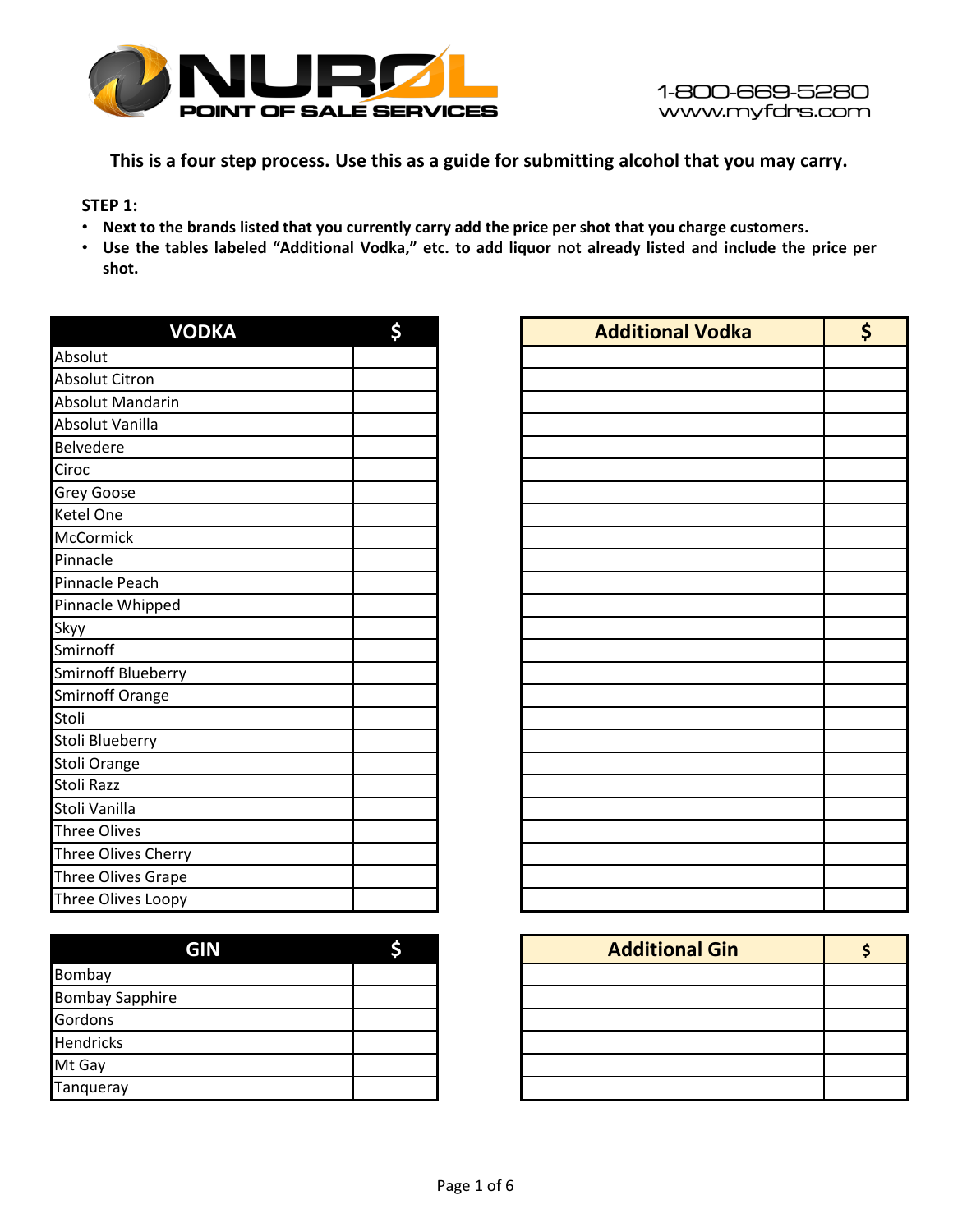| <b>TEQUILA</b>           |  |
|--------------------------|--|
| <b>1800 Gold</b>         |  |
| 1800 Silver              |  |
| Casadores                |  |
| Jose Cuervo Gold         |  |
| Jose Cuervo Silver       |  |
| Patron Anejo             |  |
| Patron Repo              |  |
| <b>Patron Silver</b>     |  |
| <b>Tres Generaciones</b> |  |

| <b>RUM</b>     |  | <b>Additional Rum</b> |  |
|----------------|--|-----------------------|--|
| Bacardi 151    |  |                       |  |
| Bacardi Limon  |  |                       |  |
| Captain Morgan |  |                       |  |
| Malibu         |  |                       |  |
| <b>Myers</b>   |  |                       |  |
| Parrot Bay     |  |                       |  |
| Sailor Jerry   |  |                       |  |

| <b>WHISKEY/BOURBON</b> |  |
|------------------------|--|
| <b>Bushmills</b>       |  |
| Canadian Club          |  |
| Crown Royal            |  |
| Fireball               |  |
| Gentlemen Jack         |  |
| Glenfiddich            |  |
| <b>Jack Daniels</b>    |  |
| Jameson 12yr           |  |
| Jameson 15yr           |  |
| Jim Beam               |  |
| <b>Makers Mark</b>     |  |
| Seagrams 7             |  |
| Seagrams VO            |  |
| Wild Turkey            |  |

| <b>BRANDY/COGNAC</b>      |  |
|---------------------------|--|
| <b>Christian Brothers</b> |  |
| Courvoisier               |  |
| <b>Grand Marnier</b>      |  |
| <b>Hennessey VSOP</b>     |  |
| <b>Remy Martin</b>        |  |
| Hennessey XO              |  |

| <b>TEQUILA</b> |  | <b>Additional Tequila</b> |  |
|----------------|--|---------------------------|--|
|                |  |                           |  |
|                |  |                           |  |
|                |  |                           |  |
| d              |  |                           |  |
| er             |  |                           |  |
|                |  |                           |  |
|                |  |                           |  |
|                |  |                           |  |
| າes            |  |                           |  |

| <b>Additional Rum</b> |  |
|-----------------------|--|
|                       |  |
|                       |  |
|                       |  |
|                       |  |
|                       |  |
|                       |  |
|                       |  |

| <b>WHISKEY/BOURBON</b> | \$ |
|------------------------|----|
|                        |    |
| n Club                 |    |
| oyal                   |    |
|                        |    |
| en Jack                |    |
| lich                   |    |
| <b>niels</b>           |    |
| า 12yr                 |    |
| า 15yr                 |    |
| m                      |    |
| Mark                   |    |
| าร 7                   |    |
| าร VO                  |    |
| rkey                   |    |

| <b>BRANDY/COGNAC</b> |  | <b>Additional Brandy/Cognac</b> |  |
|----------------------|--|---------------------------------|--|
| <b>Brothers</b>      |  |                                 |  |
| er                   |  |                                 |  |
| arnier               |  |                                 |  |
| y VSOP               |  |                                 |  |
| rtin                 |  |                                 |  |
| y XO                 |  |                                 |  |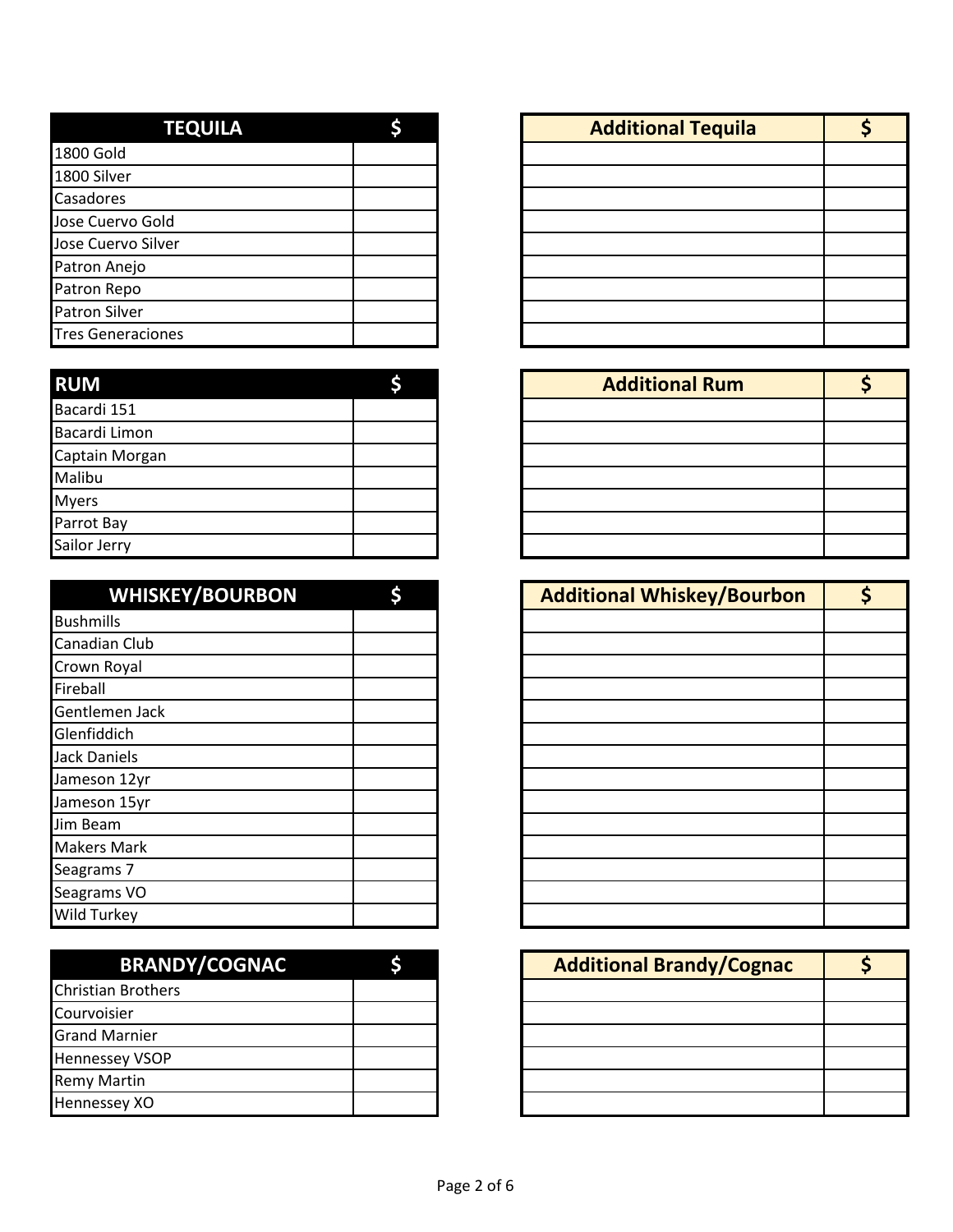| <b>SCOTCH</b>        |  |
|----------------------|--|
| <b>Balvenie</b>      |  |
| Chivas Regal         |  |
| <b>Cutty Sark</b>    |  |
| <b>Dewars</b>        |  |
| Glenlivet 12         |  |
| Glenlivet 15         |  |
| Glenlivet 18         |  |
| J & B                |  |
| Johnnie Walker Black |  |
| Johnnie Walker Blue  |  |
| Johnnie Walker Red   |  |

| <b>CORDIALS</b>      |  |
|----------------------|--|
| 99 Apples            |  |
| 99 Bananas           |  |
| Amaretto             |  |
| <b>Baileys</b>       |  |
| <b>Blue Curacao</b>  |  |
| Chambord             |  |
| Cointreau            |  |
| Crème de Cacao       |  |
| Crème de Menthe      |  |
| Drambuie             |  |
| Frangelico           |  |
| Godiva Chocolate     |  |
| Godiva Mocha         |  |
| Goldschlager         |  |
| <b>Grand Marnier</b> |  |
| Jagermeister         |  |
| Kahlua               |  |
| Midori               |  |
| Rumchata             |  |
| <b>Rumple Mintz</b>  |  |
| Southern Comfort     |  |
| Triple Sec           |  |
| Tuaca                |  |

| <b>SCOTCH</b> | ċ | <b>Additional Scotch</b> |  |
|---------------|---|--------------------------|--|
|               |   |                          |  |
|               |   |                          |  |
|               |   |                          |  |
|               |   |                          |  |
|               |   |                          |  |
|               |   |                          |  |
|               |   |                          |  |
|               |   |                          |  |
| Black         |   |                          |  |
| Blue          |   |                          |  |
| Red           |   |                          |  |

| <b>CORDIALS</b> | \$ | <b>Additional Cordials</b> | \$ |
|-----------------|----|----------------------------|----|
|                 |    |                            |    |
|                 |    |                            |    |
|                 |    |                            |    |
|                 |    |                            |    |
|                 |    |                            |    |
|                 |    |                            |    |
|                 |    |                            |    |
| o               |    |                            |    |
| the             |    |                            |    |
|                 |    |                            |    |
|                 |    |                            |    |
| ate             |    |                            |    |
|                 |    |                            |    |
|                 |    |                            |    |
|                 |    |                            |    |
|                 |    |                            |    |
|                 |    |                            |    |
|                 |    |                            |    |
|                 |    |                            |    |
|                 |    |                            |    |
| fort            |    |                            |    |
|                 |    |                            |    |
|                 |    |                            |    |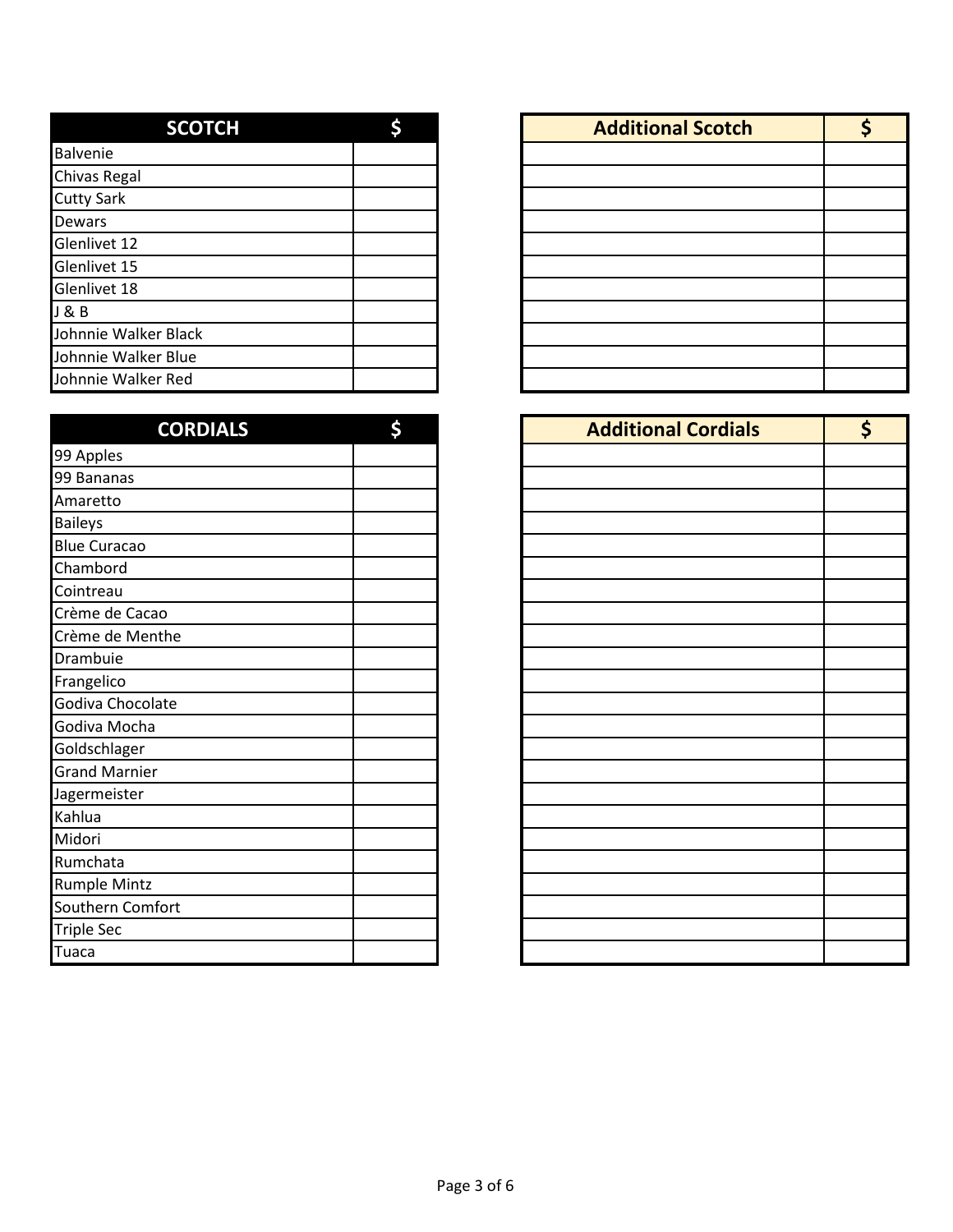**STEP 2:**

- **If you would like any of these built on your menu, please price them accordingly per drink.**
- Add specific drinks that are not already listed by using the tables labeled "Additional Cocktails" and add the **price per drink.**

| <b>COCKTAILS</b>       | \$ |
|------------------------|----|
| Alabama Slammer        |    |
| Amaretto Sour          |    |
| Bahama Mama            |    |
| <b>Bay Breeze</b>      |    |
| <b>Black Russian</b>   |    |
| <b>Bloody Mary</b>     |    |
| <b>Buttery Nipple</b>  |    |
| Cosmopolitan           |    |
| Cuba Libre             |    |
| <b>Fuzzy Navel</b>     |    |
| Grasshopper            |    |
| <b>Grateful Dead</b>   |    |
| Greyhound              |    |
| <b>Hairy Navel</b>     |    |
| Irish Car Bomb         |    |
| Jager Bomb             |    |
| <b>Jolly Rancher</b>   |    |
| Kamikaze               |    |
| Lemon Drop             |    |
| Liquid Cocaine         |    |
| Long Island            |    |
| Mai Tai                |    |
| Manhattan              |    |
| Margarita              |    |
| Midori Sour            |    |
| <b>Mind Eraser</b>     |    |
| Mint Julep             |    |
| Mojito                 |    |
| Mudslide               |    |
| Old Fashioned          |    |
| Pina Colada            |    |
| Purple Hooter          |    |
| <b>Red Headed Slut</b> |    |
| <b>Rusty Nail</b>      |    |
| Screwdriver            |    |
| Sea Breeze             |    |
| Seven & Seven          |    |
| Sex On The Beach       |    |

| <b>COCKTAILS</b> | \$ |
|------------------|----|
| mer              |    |
|                  |    |
| a                |    |
|                  |    |
|                  |    |
|                  |    |
|                  |    |
|                  |    |
|                  |    |
|                  |    |
|                  |    |
|                  |    |
|                  |    |
|                  |    |
|                  |    |
|                  |    |
|                  |    |
|                  |    |
|                  |    |
|                  |    |
|                  |    |
|                  |    |
|                  |    |
|                  |    |
|                  |    |
|                  |    |
|                  |    |
|                  |    |
|                  |    |
|                  |    |
|                  |    |
|                  |    |
|                  |    |
| ut               |    |
|                  |    |
|                  |    |
|                  |    |
| Ì.               |    |
| ach              |    |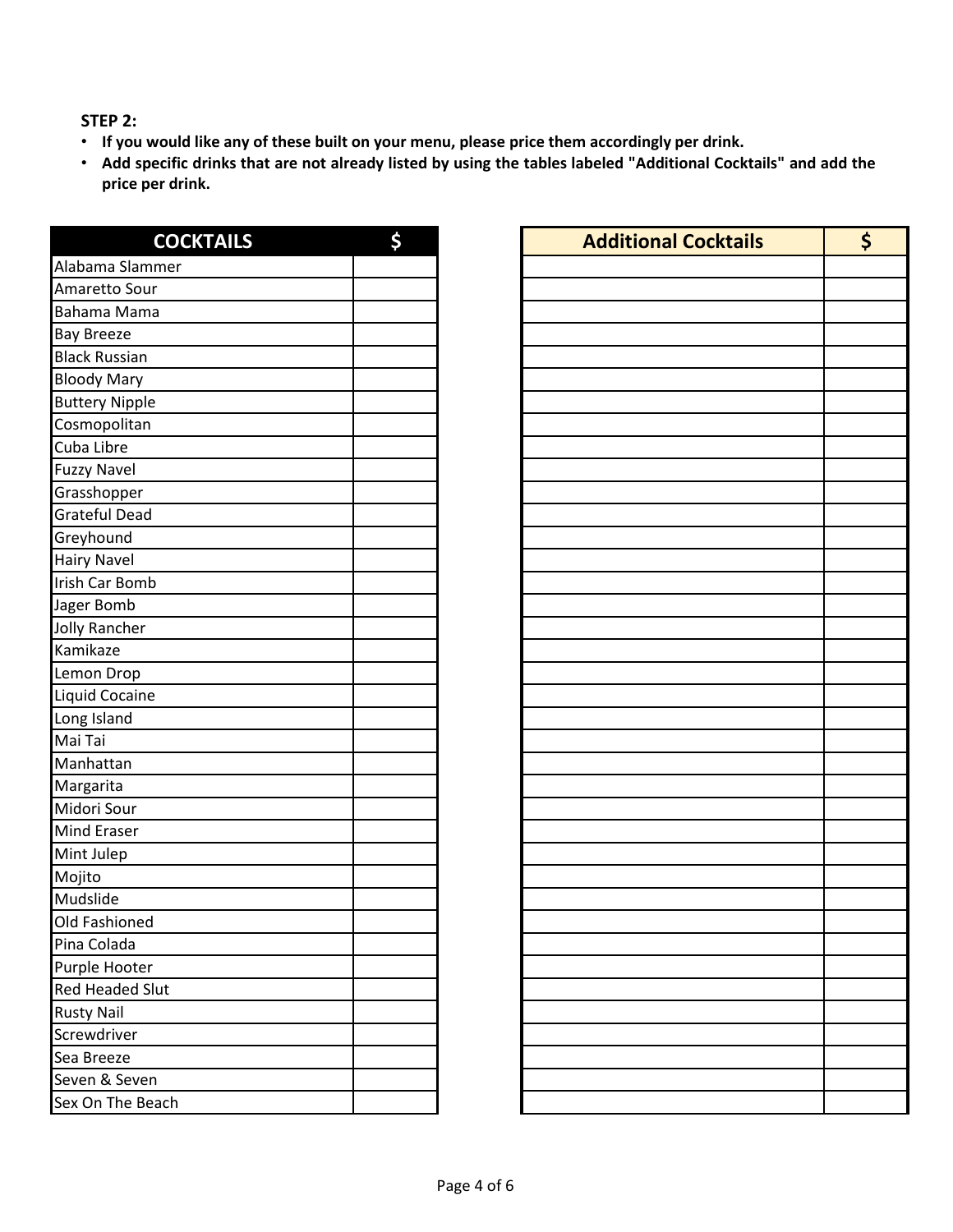| <b>COCKTAILS</b>        |  |
|-------------------------|--|
| Surfer On Acid          |  |
| <b>Tequila Sunrise</b>  |  |
| Tom Collins             |  |
| <b>Washington Apple</b> |  |
| <b>White Russian</b>    |  |
| Woo Woo                 |  |

| <b>COCKTAILS</b> |  | <b>Additional Cocktails</b> |  |
|------------------|--|-----------------------------|--|
|                  |  |                             |  |
|                  |  |                             |  |
|                  |  |                             |  |
| pple             |  |                             |  |
|                  |  |                             |  |
|                  |  |                             |  |

**STEP 3:**

- **Place a next to the mixers or drink modifiers you need.**
- **If you upcharge customers for any mixers or modifiers, list that amount in the "\$" column.**
- **Use the tables labeled "Additional Mixers" and "Additional Modifiers" to list any mixers or modifiers that you need, but are not already listed.**
- **If you do not want the item on your menu please leave both boxes blank.**

| <b>Bar Mixers</b> | \$ | <b>Additional Mixers</b> |  |
|-------------------|----|--------------------------|--|
| Coke              |    |                          |  |
| Diet Coke         |    |                          |  |
| Sprite            |    |                          |  |
| Cranberry         |    |                          |  |
| Pineapple         |    |                          |  |
| <b>OJ</b>         |    |                          |  |
| Lemonade          |    |                          |  |
| Grapefruit        |    |                          |  |
| Tonic             |    |                          |  |
| <b>Red Bull</b>   |    |                          |  |
| Sour Mix          |    |                          |  |

| <b>Bar Modifiers</b> |  | <b>Additional Modifiers</b> |  |
|----------------------|--|-----------------------------|--|
| Double               |  |                             |  |
| <b>Rocks</b>         |  |                             |  |
| Tall                 |  |                             |  |
| Up                   |  |                             |  |
| Martini              |  |                             |  |